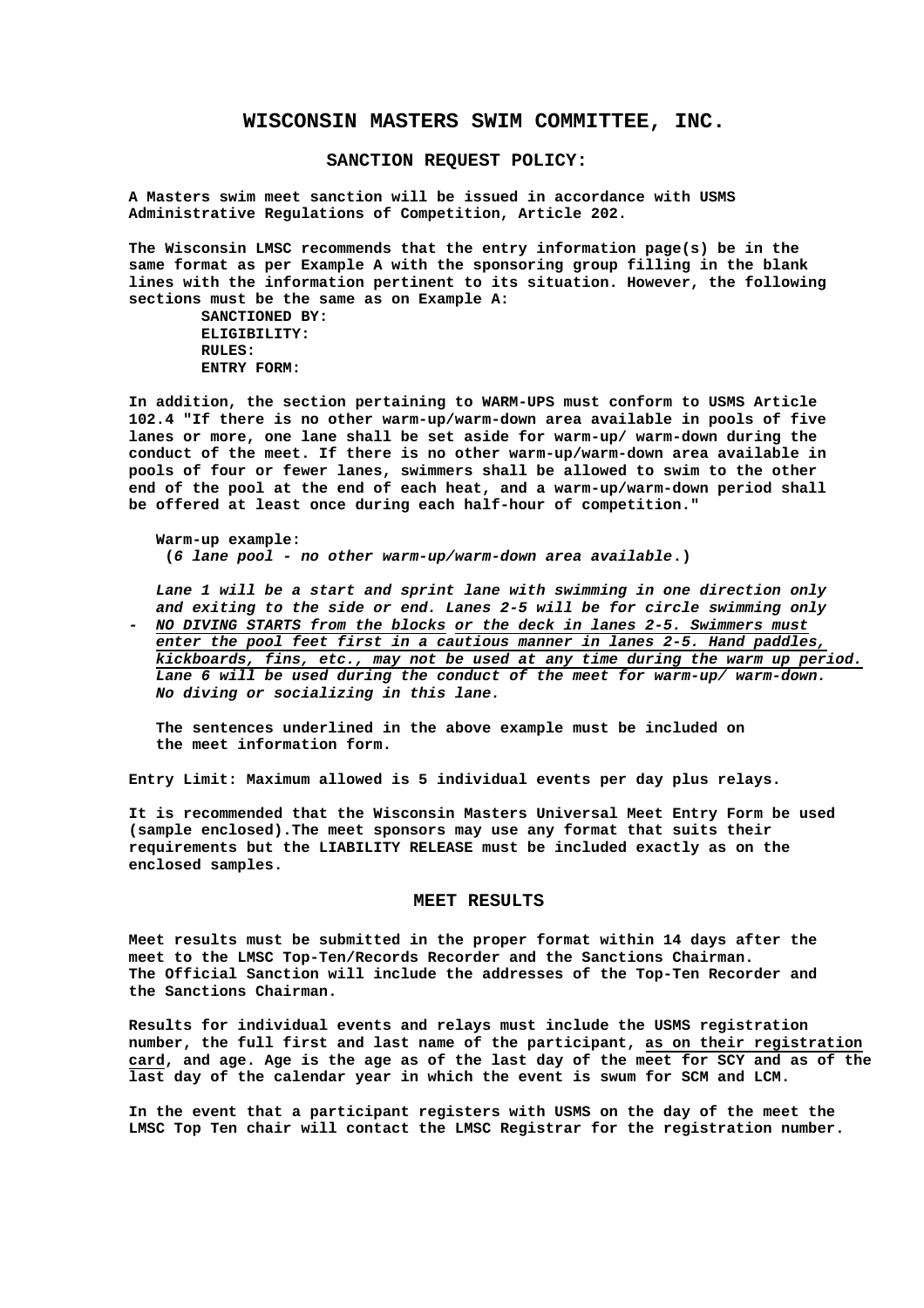**If the Hy-Tek Meet Manager program is used to run the meet the athlete data must be entered as per the instructions in appendix A. The results should be produced using the Published Order format of the Reports/Results section of Hy-Tek not the Event Number or Session Order.**

**At conclusion of the meet a back-up copy of the Hy-Tek Meet Manager database used to run the meet must be sent to the LMSC Top Ten recorder If using some other method of running the meet the results of each meet shall be published in the following order:**

**Individual events:**

- **1. Print women's results first, then men's results.**
- **2. Within each sex, print results by age group from youngest to oldest.**
- **3. Within each age group, print the results in the following order: freestyle, backstroke, breaststroke, butterfly and individual medley.**
- **4. Within each stroke, print events in order from shortest to longest.**

**Relay events:**

- **1. Print women's relay results first, then men's relay results, then mixed relay results.**
- **2. Within each sex, print results by age group from youngest to oldest and within each age group print in the following order: 200 freestyle relay, 200 medley relay, 400 freestyle relay, 400 medley relay, and 800 freestyle relay.**

**Results, tapes, timing printouts, time cards, etc., and other information used to compile results and records shall be kept for a minimum of one year after the conclusion of the meet.**

**REPORT OF OCCURRENCES: It is imperative that all incidents, no matter how minor, be reported as soon as practicable. The USMS Report of Occurrence should be used for all incidents.**

SancPol R4 7/1/2011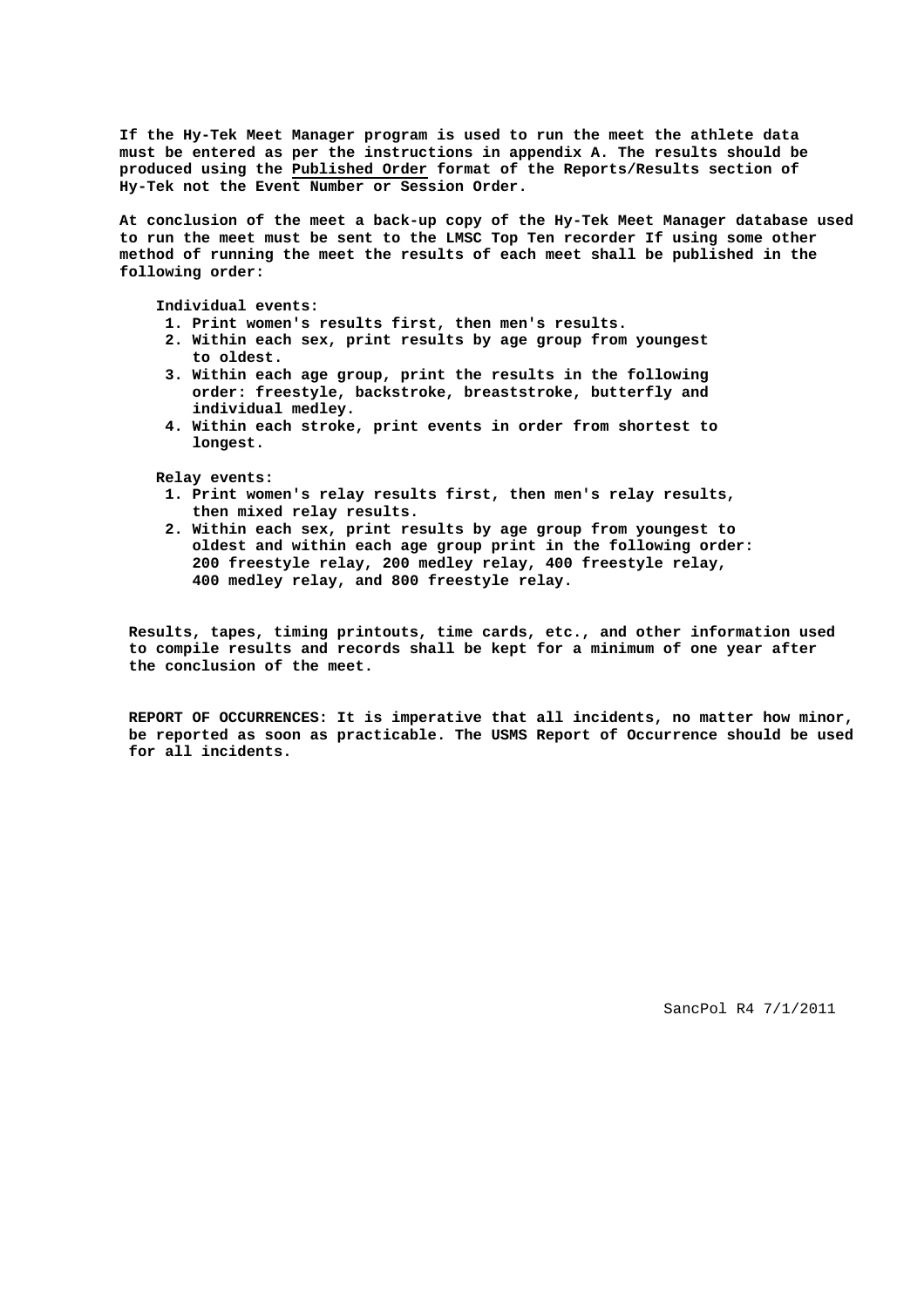## *Example A*

|                    | <b>MASTERS SWIM MEET</b><br>$(DATE) \qquad \qquad \qquad  \qquad  \qquad  \qquad  \qquad  \qquad$                                                                                                                                                                                            |  |
|--------------------|----------------------------------------------------------------------------------------------------------------------------------------------------------------------------------------------------------------------------------------------------------------------------------------------|--|
| SPONSORED BY       |                                                                                                                                                                                                                                                                                              |  |
| SANCTIONED BY:     | Wisconsin LMSC for USMS, Inc. Sanction No.*<br>* (Sanction number will be issued by the LMSC<br>sanctioning officer after approval of meet entry<br>form and payment of appropriate fees.)                                                                                                   |  |
| LOCATION:          |                                                                                                                                                                                                                                                                                              |  |
| <b>FACILITIES:</b> |                                                                                                                                                                                                                                                                                              |  |
| Time:              |                                                                                                                                                                                                                                                                                              |  |
| ELIGIBILITY:       | Open to all Masters Swimmers 18 years old or older.<br>All entrants must be a registered Masters Swimmer and<br>The USMS number must be on the entry. Swimmers must<br>submit a copy of their USMS registration card                                                                         |  |
| RULES:             | Official Masters Rules will govern this meet. All events<br>will be timed finals.                                                                                                                                                                                                            |  |
| <b>SEEDING:</b>    |                                                                                                                                                                                                                                                                                              |  |
| <b>TIMING:</b>     |                                                                                                                                                                                                                                                                                              |  |
| WARM-UPS:          |                                                                                                                                                                                                                                                                                              |  |
| ENTRY FEE:         | \$____/individual event, plus the \$___ facility user fee<br>for entries received up to one week prior to the meet.<br>. Deck entries for individual events will be accepted up<br>AM/PM the day of the meet. The fee for deck<br>entries shall be $\frac{1}{2}$ /event. Fees must accompany |  |
| ENTRY LIMIT:       | ___ (Per USMS rules a swimmer is limited to five<br>individual events per day)                                                                                                                                                                                                               |  |
| ENTRY DEADLINE:    | Entries must be in the meet directors hands no later<br>than                                                                                                                                                                                                                                 |  |
| ENTRY FORM:        | The official entry form must be used, one person per<br>form. The LIABILITY RELEASE must be signed without any<br>alterations.                                                                                                                                                               |  |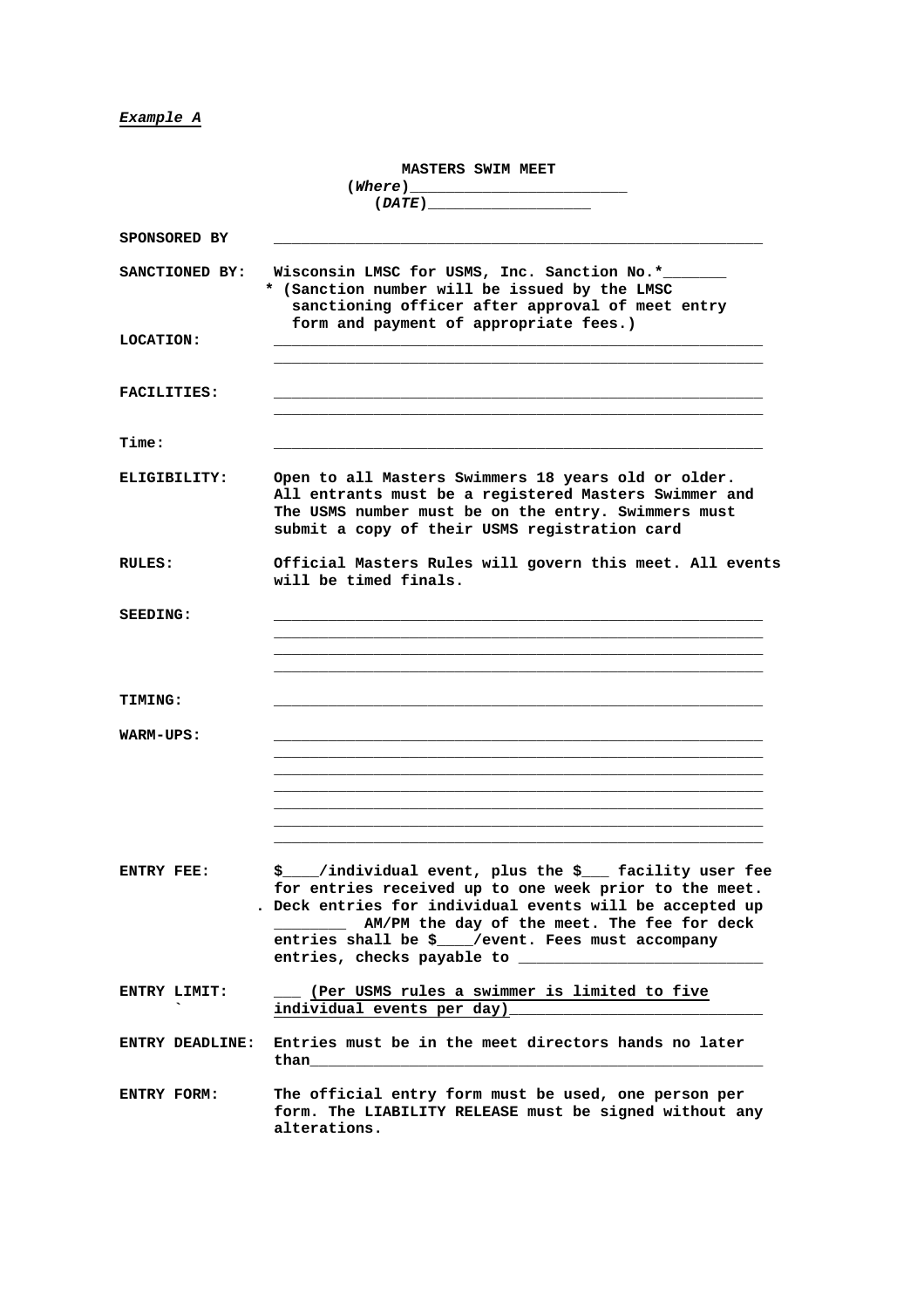| Awards |                |                                                                                                                                                                                                                                                                                                                                                                                                                                                        |
|--------|----------------|--------------------------------------------------------------------------------------------------------------------------------------------------------------------------------------------------------------------------------------------------------------------------------------------------------------------------------------------------------------------------------------------------------------------------------------------------------|
|        |                |                                                                                                                                                                                                                                                                                                                                                                                                                                                        |
|        | MEET DIRECTOR: |                                                                                                                                                                                                                                                                                                                                                                                                                                                        |
|        |                | $\qquad \qquad (Address) \qquad \qquad \qquad \qquad \qquad \qquad \qquad \qquad \qquad \qquad$                                                                                                                                                                                                                                                                                                                                                        |
|        |                | (City, State, Zip)                                                                                                                                                                                                                                                                                                                                                                                                                                     |
|        |                | $(Phone) \begin{tabular}{@{}c@{}} \hline \hline \multicolumn{3}{c}{ \textbf{[1] \textbf{[}} \end{tabular} } \vspace{0.00000} \begin{tabular}{@{}c@{}} \hline \multicolumn{3}{c}{ \textbf{[1] \textbf{[}} \end{tabular} } \vspace{0.00000} \begin{tabular}{@{}c@{}} \hline \multicolumn{3}{c}{ \textbf{[1] \textbf{[}} \end{tabular} } \vspace{0.00000} \begin{tabular}{@{}c@{}} \hline \multicolumn{3}{c}{ \textbf{[1] \textbf{[}} \end{tabular} } \v$ |
|        |                | $(E-Mail)$                                                                                                                                                                                                                                                                                                                                                                                                                                             |

SCHEDULE OF EVENTS

 $\overline{a}$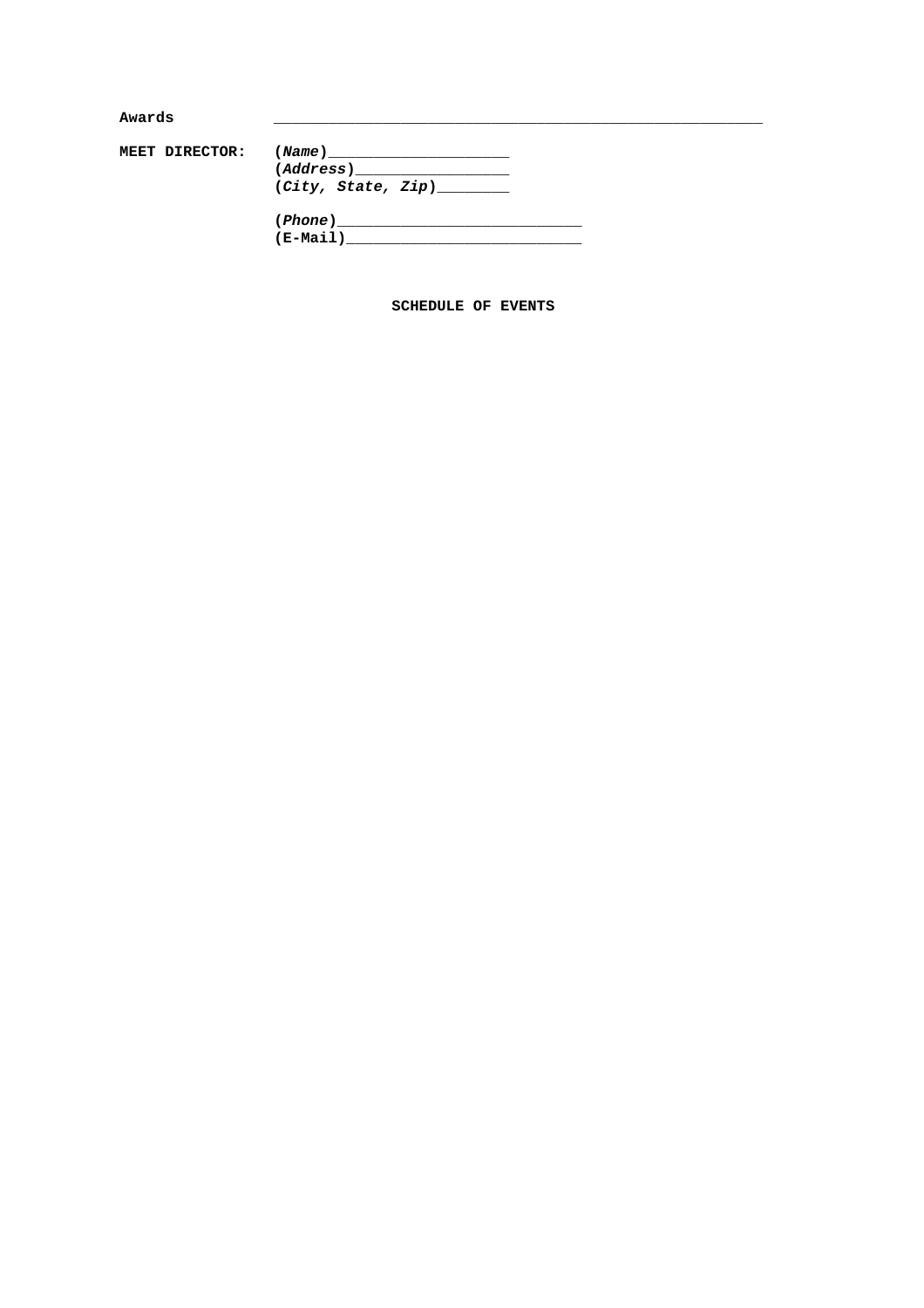## **WISCONSIN MASTERS SWIMMING UNIVERSAL MEET ENTRY FORM**

| Meet Date<br>Meet Location and Meet Location<br>If a copy of your current registration card is in the box<br>to the right you do not have to complete the personal<br>information below, except for the phone number and<br>E-Mail address<br><b>NAME</b> | Sec. $202.1.1 \tF (2)$ of the USMS rules<br>requires you to submit a copy of your<br>current registration card with each<br>meet entry.<br>Please place your current membership<br>card here and make copies to be used<br>when entering swimming meets.<br>Each meet may have different fees,<br>please be guided by the specifics |
|-----------------------------------------------------------------------------------------------------------------------------------------------------------------------------------------------------------------------------------------------------------|-------------------------------------------------------------------------------------------------------------------------------------------------------------------------------------------------------------------------------------------------------------------------------------------------------------------------------------|
| <b>MALE</b>                                                                                                                                                                                                                                               | on the meet information page.                                                                                                                                                                                                                                                                                                       |
| <b>E-MAIL ADDRESS</b><br><u> 1989 - Andrea Amerikaanse kommunister († 1958)</u>                                                                                                                                                                           |                                                                                                                                                                                                                                                                                                                                     |
| USMS rules limit a swimmer to no more than five individual events per day.                                                                                                                                                                                |                                                                                                                                                                                                                                                                                                                                     |
| <b>SEED TIME</b><br>EVT #<br><b>EVENT</b>                                                                                                                                                                                                                 | $EVT$ #<br><b>EVENT</b><br><b>SEED TIME</b>                                                                                                                                                                                                                                                                                         |
|                                                                                                                                                                                                                                                           |                                                                                                                                                                                                                                                                                                                                     |
| <b>FEES PER MEET INFORMATION PAGE:</b>                                                                                                                                                                                                                    | ___ EVENTS @ \$_____ea. + pool surcharge \$_____= \$___________                                                                                                                                                                                                                                                                     |

## **LIABILITY RELEASE**

**I, the undersigned participant, intending to be legally bound, hereby certify that I am physically fit and have not been otherwise informed by a physician. I acknowledge that I am aware of all of the risks inherent in Masters Swimming (training and competition) including possible permanent disability or death, and agree to assume all of those risks. AS A CONDITION OF MY PARTICIPATION IN THE MASTERS SWIMMING PROGRAM OR ANY ACTIVITIES INCIDENT THERETO, I HEREBY WAIVE ANY AND ALL RIGHTS TO CLAIMS FOR LOSS OR DAMAGES, INCLUDING ALL CLAIMS FOR LOSS OR DAMAGES CAUSED BY THE NEGLIGENCE, ACTIVE OR PASSIVE, OF THE FOLLOWING: UNITED STATES MASTERS SWIMMING, INC., THE LOCAL MASTERS SWIMMING COMMITTEES, THE CLUBS, HOST FACILITIES, MEET SPONSORS, MEET COMMITTEES, OR ANY INDIVIDUALS OFFICIATING AT THE MEETS OR SUPERVISING SUCH ACTIVITIES. In addition, I agree to abide by and be governed by the rules of USMS.**

**Signed \_\_\_\_\_\_\_\_\_\_\_\_\_\_\_\_\_\_\_\_\_\_\_\_\_\_\_\_\_\_\_\_\_\_\_ Date \_\_\_\_\_\_\_\_\_\_\_\_\_\_\_\_\_**

UMEF R2 10/03/03